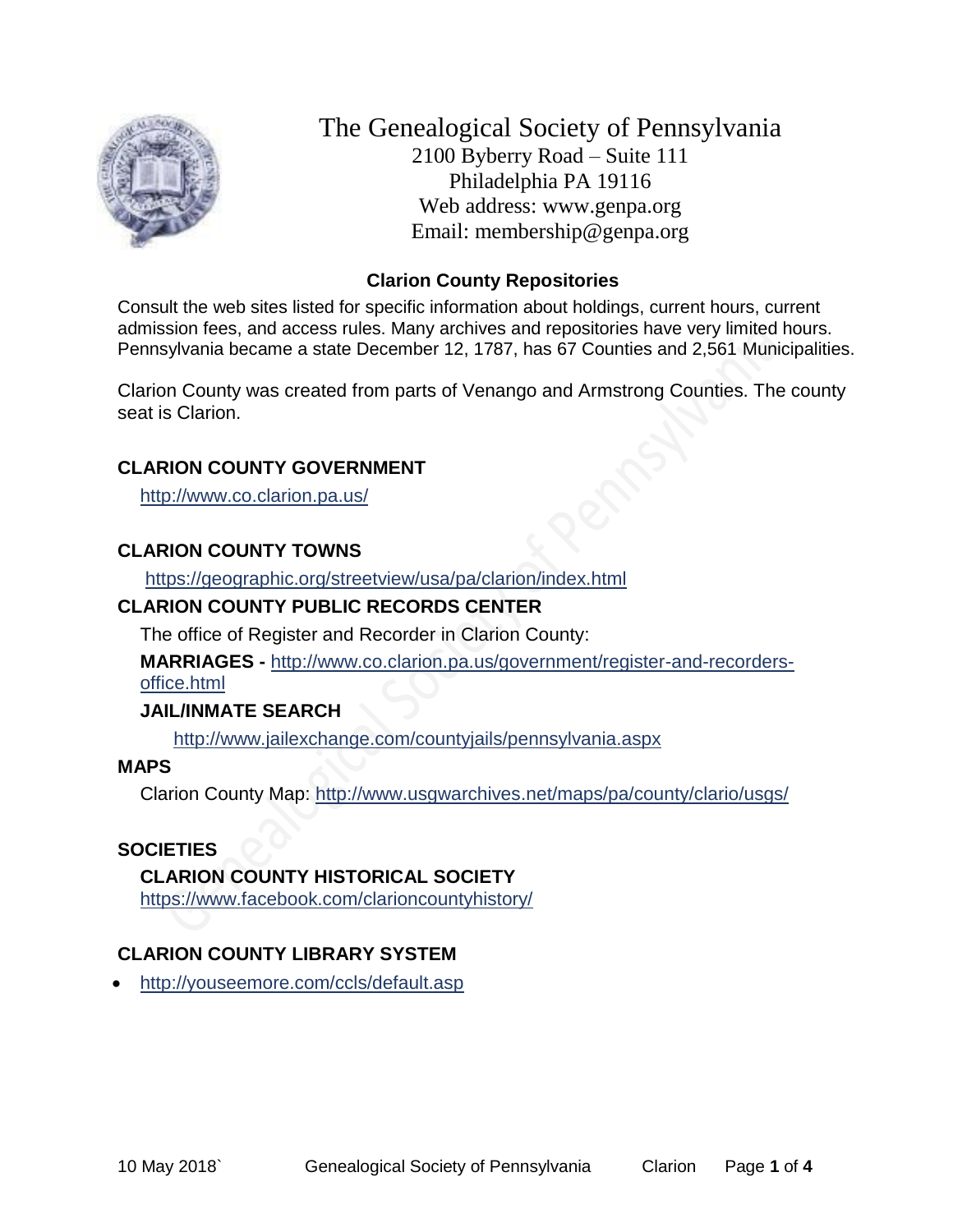### **RESOURCES**

- **Genealogical Society of Pennsylvania GSP** [http://GenPA.org](http://genpa.org/) **GSP Research** <https://genpa.org/research/>
- PAGenWeb **Clarion** County <http://clarioncounty.info/>
- Obituaries –
- **LDS** <http://ldsgenealogy.com/PA> [http://www.newspaperobituaries.net/pennsylvania/clarion\\_county\\_obituaries.htm](http://www.newspaperobituaries.net/pennsylvania/clarion_county_obituaries.htm)
- County Newspapers
	- o *The Clarion News* <http://www.theclarionnews.com/>
	- o *Explore Clarion* <http://www.exploreclarion.com/>
	- o *The Leader Vindicator-* [http://www.thecourierexpress.com/the\\_leader\\_vindicator/](http://www.thecourierexpress.com/the_leader_vindicator/)
- **Random Acts of Kindness** <https://www.raogk.org/>
- **Family Search LDS:** <https://familysearch.org/>Free site but does require a login Collection List <https://familysearch.org/search/collection/list> [https://www.familysearch.org/wiki/en/Clarion\\_County,\\_Pennsylvania\\_Genealogy](https://www.familysearch.org/wiki/en/Clarion_County,_Pennsylvania_Genealogy)
- **Collections at the Historical Society of Pennsylvania HSP**  <http://hsp.org/collections>
	- HSP is membership based and there is a fee 1300 Locust Street, Philadelphia, PA 19107 215-732-6200 ext. 235 or [membership@hsp.org](mailto:membership@hsp.org)
- **RG-47. RECORDS OF THE COUNTY GOVERNMENTS** Guide to African American Resources at the Pennsylvania State Archives <http://www.phmc.state.pa.us/bah/aaGuide/AA-RG-47.html>
- **National Archives of Philadelphia** (**NARA**) Mid Atlantic Region: [http://www.nara.gov/research\\_rooms/mid\\_atlantic/](http://www.nara.gov/research_rooms/mid_atlantic/) **Records Request Process**

National Archives 14700 Townsend Road Philadelphia, Pennsylvania 19154-1096 Telephone: (215) 305-2044 Fax: (215) 305-2038 E-mail: [philadelphia.archives@nara.gov](mailto:philadelphia.archives@nara.gov) <https://wwwarchives.gov/philadelphia>

### **Naturalizations: NARA**

Pennsylvania: Philadelphia, 1790-1991; Pittsburgh, 1820-1979; Erie, 1940-1972; Scranton, 1901-1990; Wilkes-Barre, 1943-1972; Williamsport, 1909-1913; and Harrisburg, 1911-1917

### **MILITARY**

The National Archives at Philadelphia (**NARA**), through its partners Ancestry.com and Fold3.com, provides access to records relating to the military service of individuals from the American Revolution through World War II. Please note that Official Military Personnel Files from World War I to the present are held by the National Archives at St. Louis. <https://www.archives.gov/st-louis>

World War I and World War II, Fourth Enumeration Draft Cards can also be accessed through our partner sites. In addition, Records of the Selective Service System, 1940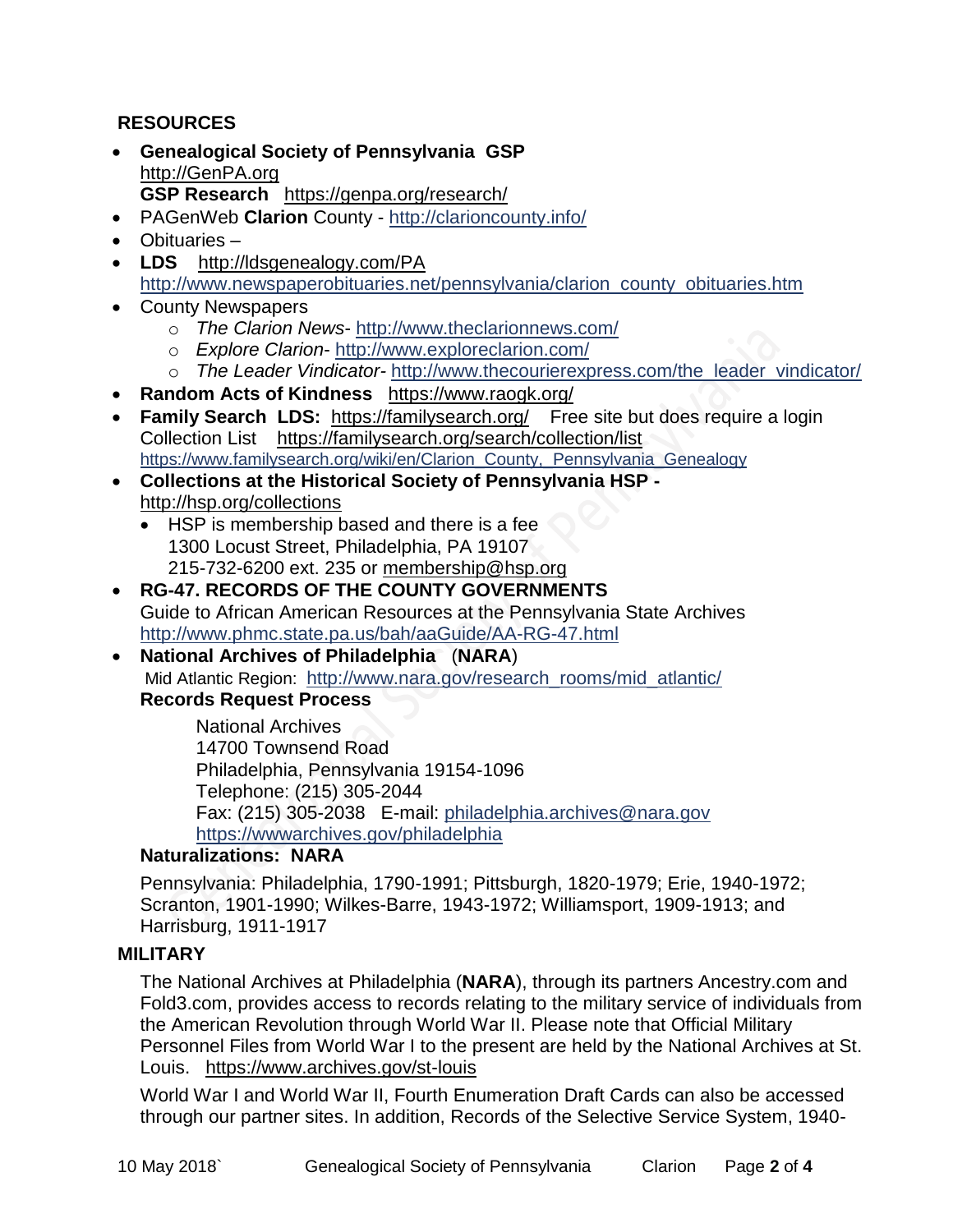1969, for individuals from Delaware, Maryland, Pennsylvania, Virginia, and West Virginia are available from the National Archives at St. Louis. Copies of World War I draft cards can be requested from the National Archives at Atlanta [\(Atlanta.archives@nara.gov](mailto:Atlanta.archives@nara.gov) ).

For information on obtaining World War II era and later draft cards, please see <http://www.archives.gov/st-louis/archival-programs/other-records/selective-service.html> <https://www.archives.gov/philadelphia/public/family-history.html#military>

#### **Pennsylvania Military Records Research Guide**

<https://www.raogk.org/pennsylvania-genealogy/pa-military-records/>

#### **Probate – Wills Administrations**

Probate records may include Person's exact death date, Names of the family members, Family relationships, Names of spouses of children, Residences, Adoption or guardianship of minor children or dependents, Worth of the property and land holdings, Evidence of occupation, religion, or military service

**Family Search:** Pennsylvania Probate Records, 1683-1994 <https://familysearch.org/>

This collection includes probate records created in Pennsylvania counties. The records include wills, estate records and indexes.

#### **State of Pennsylvania Vital Records**

The **Pennsylvania State Archives** collects, preserves and makes available for study the permanently-valuable public records of the Commonwealth, with particular attention given to the records of state government.

Mailing address: 350 North Street Harrisburg, PA 17120 Email: Email PA State Archives Phone: (717) 783-3281

GPS address: 801 North 3rd Street Harrisburg, PA 17102 Coordinates: 40.266080, - 76.886053

## **BIRTH CERTIFICATES**, 1906-1910

The Division of Vital Records (DVR) maintains birth records that occurred in Pennsylvania from 1906 to the present.

For information on public records (births occurring from 1906 to 1910), click on Pennsylvania State Archives <http://www.phmc.pa.gov/archives/Pages/default.aspx>or our Genealogy page.

[http://www.health.pa.gov/MyRecords/Certificates/Genealogy/Pages/14125.aspx#.WNvL](http://www.health.pa.gov/MyRecords/Certificates/Genealogy/Pages/14125.aspx#.WNvLKfkrJHY) **[KfkrJHY](http://www.health.pa.gov/MyRecords/Certificates/Genealogy/Pages/14125.aspx#.WNvLKfkrJHY)** 

### **Death Certificates**, 1906-1965

Original birth certificates for 1906-1910 and death certificates for 1906-1965 are available at the State Archives. Digital copies of the 1906-1908 birth certificates and the 1906-1963 death certificates may be found on Ancestry.com. Pennsylvania residents can access these records free of charge through Ancestry.com Pennsylvania. A free account can be created.